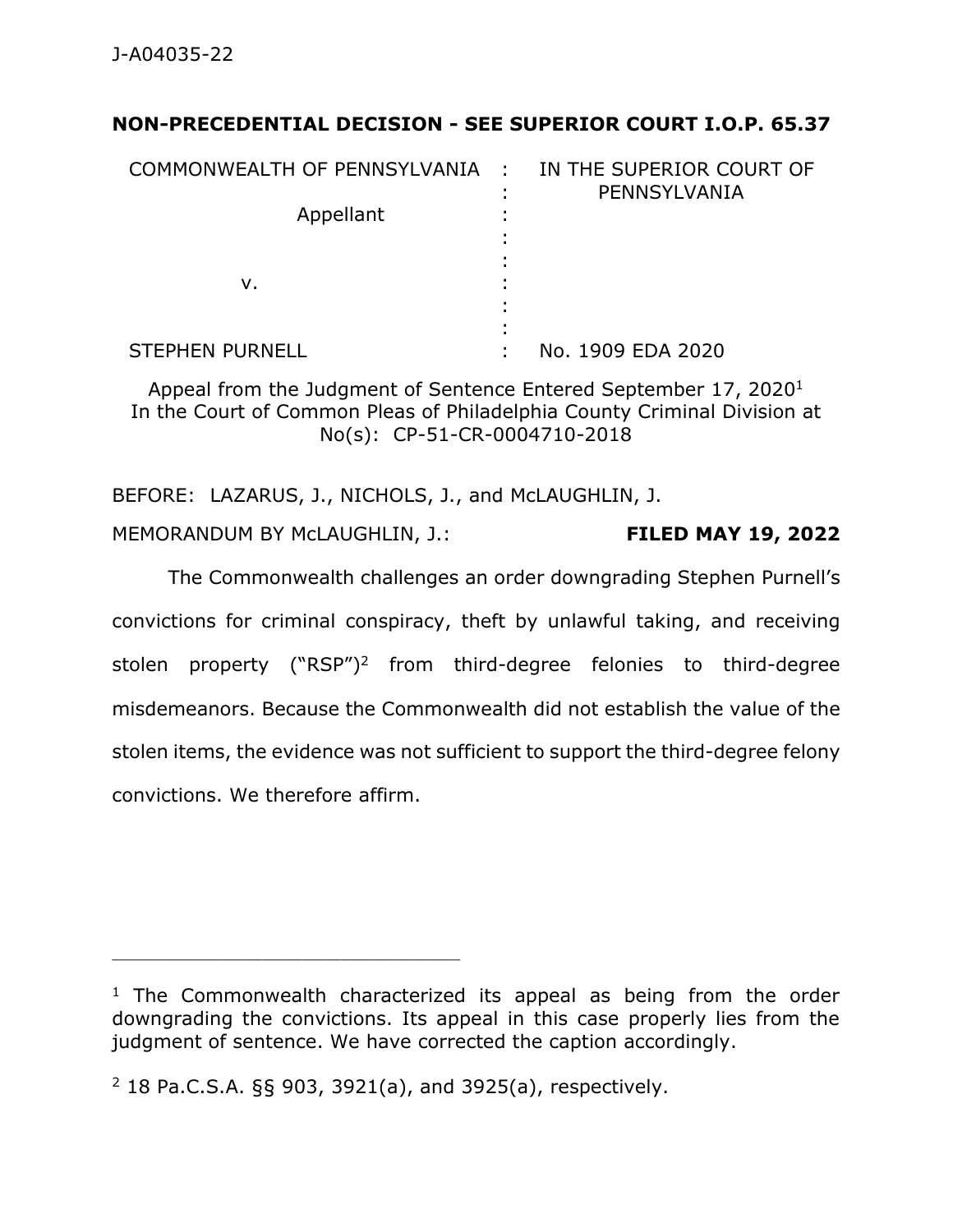Stephen Purnell and his co-defendant Terrell Thompson<sup>3</sup> were arrested in June 2018 for stealing boxes of new flooring and tiles from a residence on North Marston Street in Philadelphia that was undergoing construction. They proceeded to a joint bench trial in November 2019.

At trial, Sergeant Francis Uitz testified that on June 8, 2018, he responded to a radio call at approximately 1:50 a.m. and proceeded to North Marston Street. N.T., 11/1/19, at 46. He observed a U-Haul van parked next to a property with several males loading items into the rear of the U-Haul van. Id. at 46. Sergeant Uitz testified that the males looked in his direction and then jumped into the van and drove away. *Id.* at 47. He said he got behind the van and activated his lights and sirens, at which point the van pulled into an empty lot and could not drive further because a fence blocked the path. Id. at 47. The men started to get out of the van, and Sergeant Uitz drew his gun and ordered them to stop. *Id.* Additional officers pulled into the parking lot. Sergeant Uitz observed "a bunch of flooring and other kind[s] of construction material in the back of the U-Haul van." *Id.*

Sergeant Uitz said that he went back to the North Marston Street residence and observed that the front door had been forced open. He noticed damage to the doorframe and door. He further observed that the back door

 $3$  The Commonwealth also filed an appeal of the order downgrading Thompson's convictions to third-degree misdemeanors, docketed at 1929 EDA 2020. Thompson filed a notice of appeal from his judgment of sentence, docketed at 1977 EDA 2020. We address those appeals in separate memoranda, filed at their respective dockets.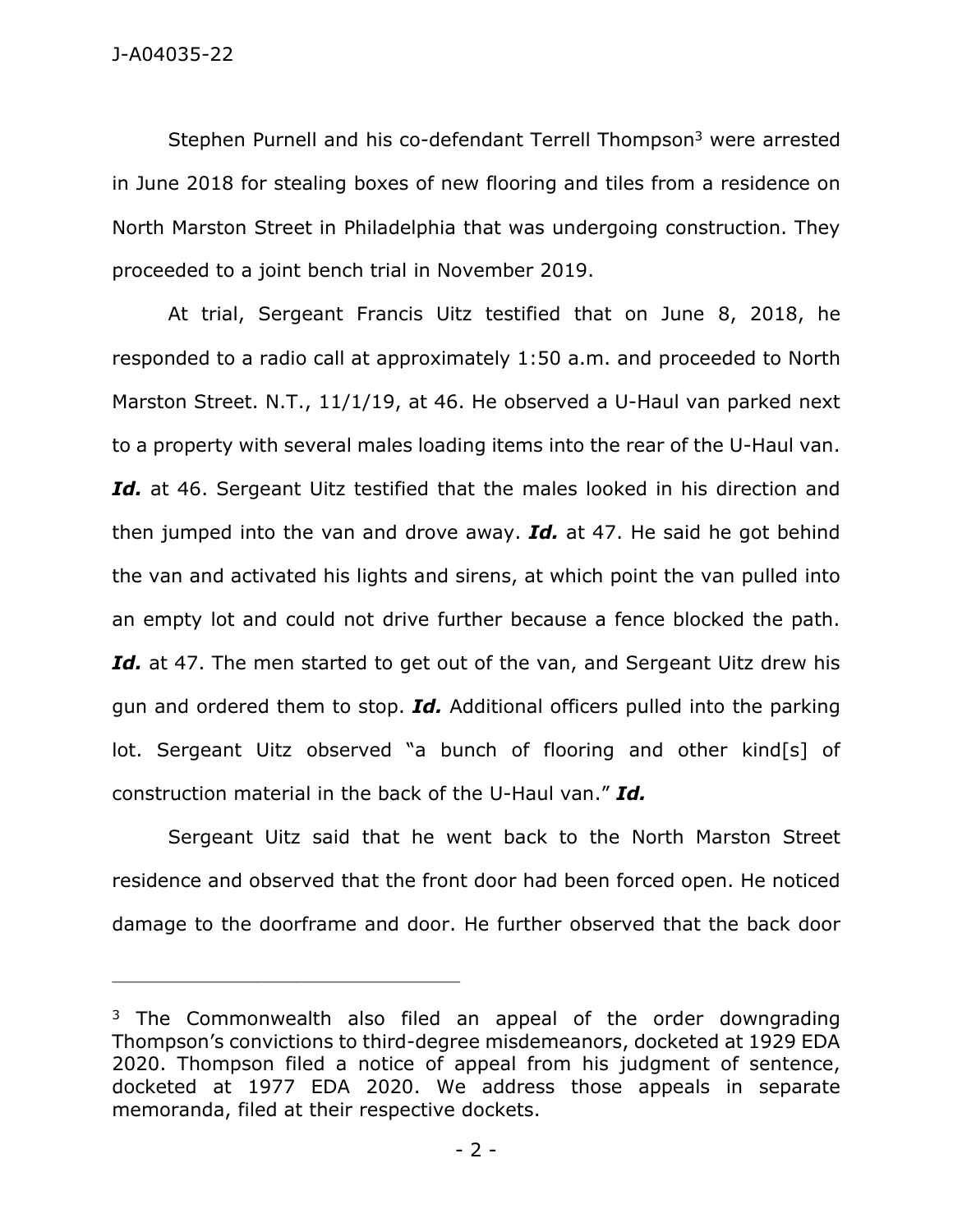J-A04035-22

was open and there was flooring stacked by the back door that was similar to the flooring inside the van. *Id.* at 47-48.

Police Officer Timothy Gibson testified that he arrived in the parking lot after the U-Haul stopped. *Id.* at 60. He handcuffed Stephen Purnell outside of the U-Haul. *Id.* Police Officer Robert Heeney testified that he assisted after the U-Haul stopped and observed flooring materials and tile inside it. *Id.* at 68. The Commonwealth also put into evidence a picture of the back of the U-Haul van, showing 27 boxes of materials. *See* Commonwealth Ex. C-2(a).

The general contractor and realtor for the North Marston Street residence, Lawrence Resnick, testified that the police contacted him on the day of the incident to come to the residence because of a break-in. N.T., 11/1/19, at 24-25. He said that the front door was "broken up" and there was damage to the rear door, neither of which had been the case when he left the prior evening. *Id.* at 26-28. He said that the flooring and tile materials found in the van belonged to him. *Id.* at 30. He stated that he had bought the materials and locked them in the North Marston Street house. *Id.* at 30-31. He testified that Purnell and Thompson did not have permission to be in the home. *Id.* at 32-33.

Thompson took the stand in his own defense. He stated he was a welding contractor and furniture fabricator and on June 8, 2018, he was working on a house on North Beechwood Street. *Id.* at 81. He testified that a "buddy" named Pete, who is a handyman with whom Thompson had worked in the past, told him there were materials available to help Thompson save money,

- 3 -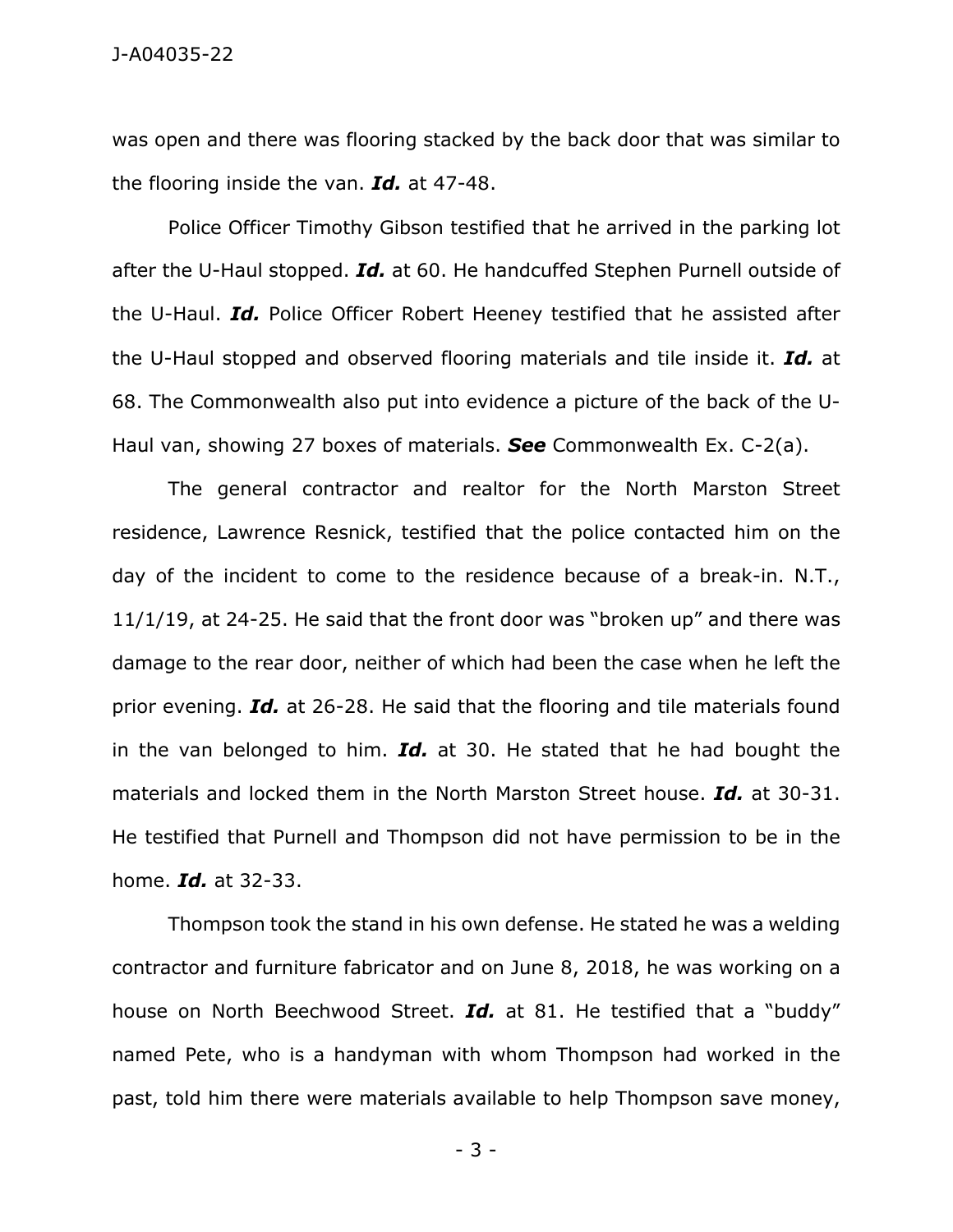allegedly because someone had extra materials. *Id.* at 83. He said he paid Pete a \$250 deposit, and when he arrived at the North Marston Street address, the materials were already in the U-Haul van. *Id.* at 87-88, 92.

In its closing argument, the Commonwealth argued that Thompson's testimony that he believed he was buying the goods was not credible, as the value of the "goods in the back of that truck probably far exceeds \$250." *Id.* at 106. The trial court found Purnell guilty of conspiracy to commit theft by unlawful taking, theft by unlawful taking, and RSP, graded as third-degree felonies. N.T., 11/21/19, at 4-5.

Purnell filed a post-verdict motion in March 2020, challenging the grading of the offenses. He argued that the Commonwealth had failed to carry its burden to prove the value of the stolen items. According to Purnell, the convictions were therefore third-degree misdemeanors rather than firstdegree felonies.

At an August 2020 hearing, the court and defense counsel agreed that even if the court could not grant the requested relief at the post-verdict motion stage, the defense could still file a motion for extraordinary relief before sentencing or make a motion orally at sentencing, challenging the sufficiency of the evidence.<sup>4</sup> N.T., 8/6/20, at 4-7. The prosecutor responded that, in the

<sup>4</sup> Pennsylvania Rule of Criminal Procedure 606 (A) provides:

*<sup>(</sup>Footnote Continued Next Page)*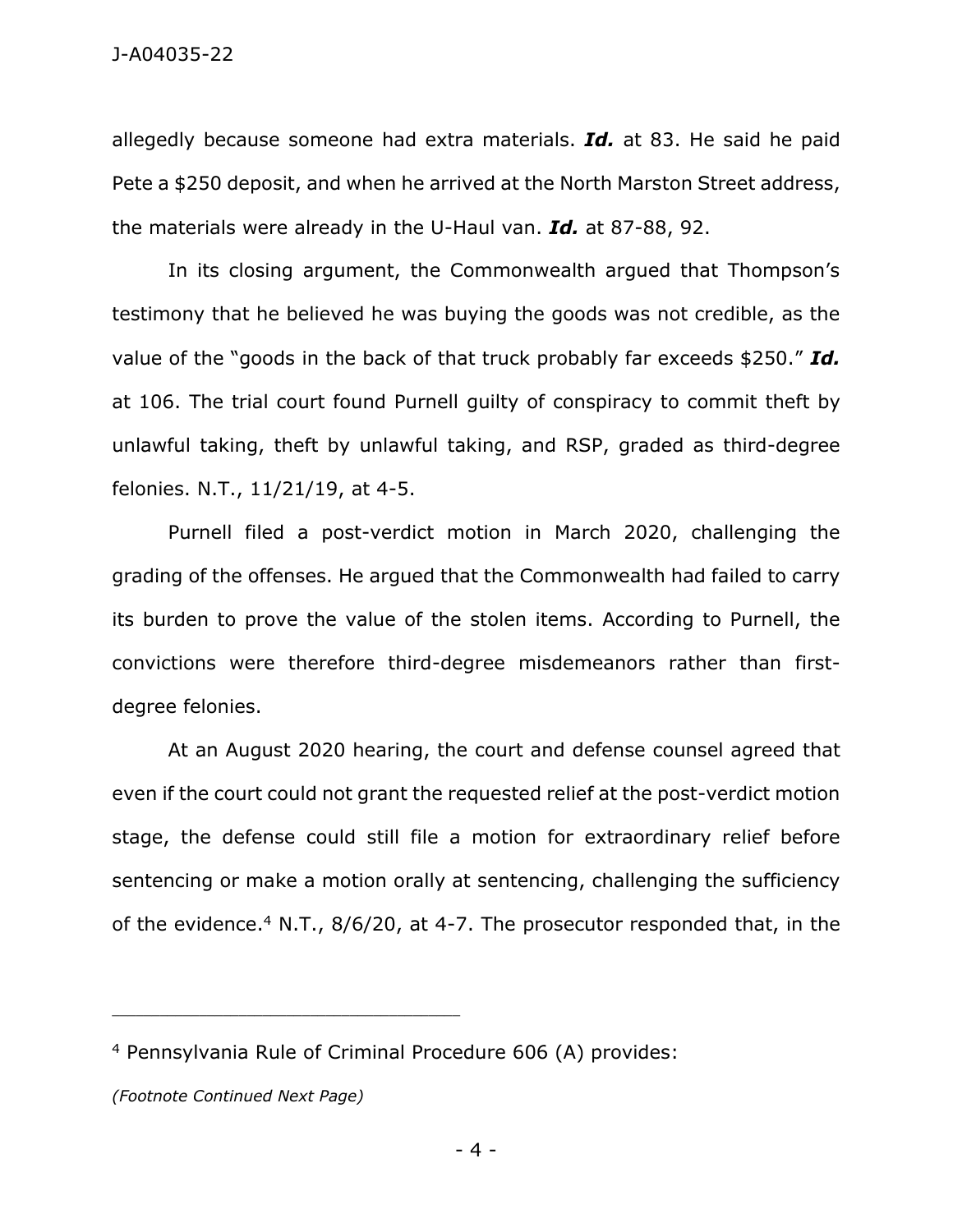Commonwealth's view, there was "no sufficiency issue at all." *Id.* at 6. However, she did not object to the court's consideration of the issue. Instead, she conceded that Purnell had "filed a motion and has raised this issue" and explicitly said that she "had no objection" to the court's "considering [the] issue that has been raised as to both defendants now[.]" *Id.* at 7. The court did not rule on the motion at that time. It gave the defendants 30 days to file motions, "if they're going to file motions," and the Commonwealth 15 days after the filing of any such motion to respond. *Id.* at 15.

> (A) A defendant may challenge the sufficiency of the evidence to sustain a conviction of one or more of the offenses charged in one or more of the following ways:

> > . . .

(5) a motion for judgment of acquittal made orally before sentencing pursuant to Rule 704(B); (6) a motion for judgment of acquittal made after sentence is imposed pursuant to Rule 720 (B); or (7) a challenge to the sufficiency of the evidence made on appeal.

Pa.R.Crim.P. 606(A). Rule 704(B) provides:

\_\_\_\_\_\_\_\_\_\_\_\_\_\_\_\_\_\_\_\_\_\_\_\_\_\_\_\_\_\_\_\_\_\_\_\_\_\_\_\_\_\_\_\_

## **(B) Oral Motion for Extraordinary Relief.**

(1) Under extraordinary circumstances, when the interests of justice require, the trial judge may, before sentencing, hear an oral motion in arrest of judgment, for a judgment of acquittal, or for a new trial.

(2) The judge shall decide a motion for extraordinary relief before imposing sentence, and shall not delay the sentencing proceeding in order to decide it.

(3) A motion for extraordinary relief shall have no effect on the preservation or waiver of issues for post-sentence consideration or appeal.

Pa.R.Crim.P. 704(B).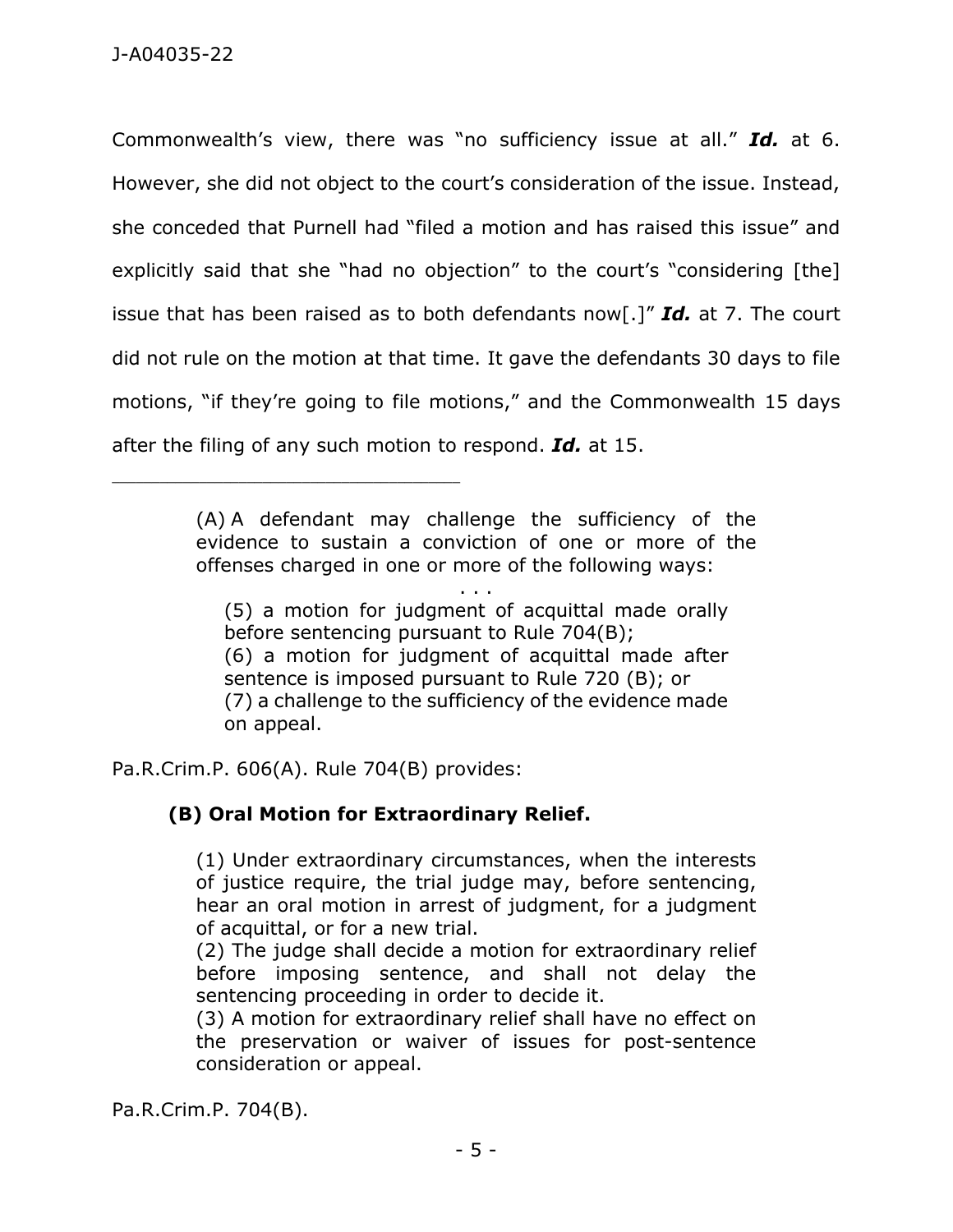Purnell did not file an additional written motion and at sentencing, in September 2020, he did not make an oral motion. The court opened the proceeding by noting Purnell's previous motion, which was still outstanding. Although it concluded a post-verdict motion was not the appropriate procedural vehicle, it nonetheless granted Purnell relief on his sufficiency claim:

> THE COURT: I guess the status of this case is [defense counsel] on behalf of Mr. Purnell, had filed a post-verdict motion.

[DEFENSE COUNSEL]: Yes.

THE COURT: I think upon review, the more appropriate motion would have been a challenge to the sufficiency of evidence made as a motion for judgment of acquittal before sentencing.

I will deny your post-verdict motions and grant your sufficiency and find that the theft charges should be graded as an M3 for failure to provide any evidence as to the value of the goods taken.

N.T., 9/17/2020, at 3-4.

The Commonwealth again did not object to the court's entertaining of

the issue. It instead once again simply argued that the evidence was sufficient

to support the elevated grading. *Id.* at 5-6. The court sentenced Purnell to

three to six months' incarceration, and the Commonwealth filed this timely

appeal.

The Commonwealth states the issue before this Court as follows:

Where [Purnell] and his co-conspirators were caught in the act of stealing 27 boxes of new and unused flooring and tiling supplies from a new house in the middle of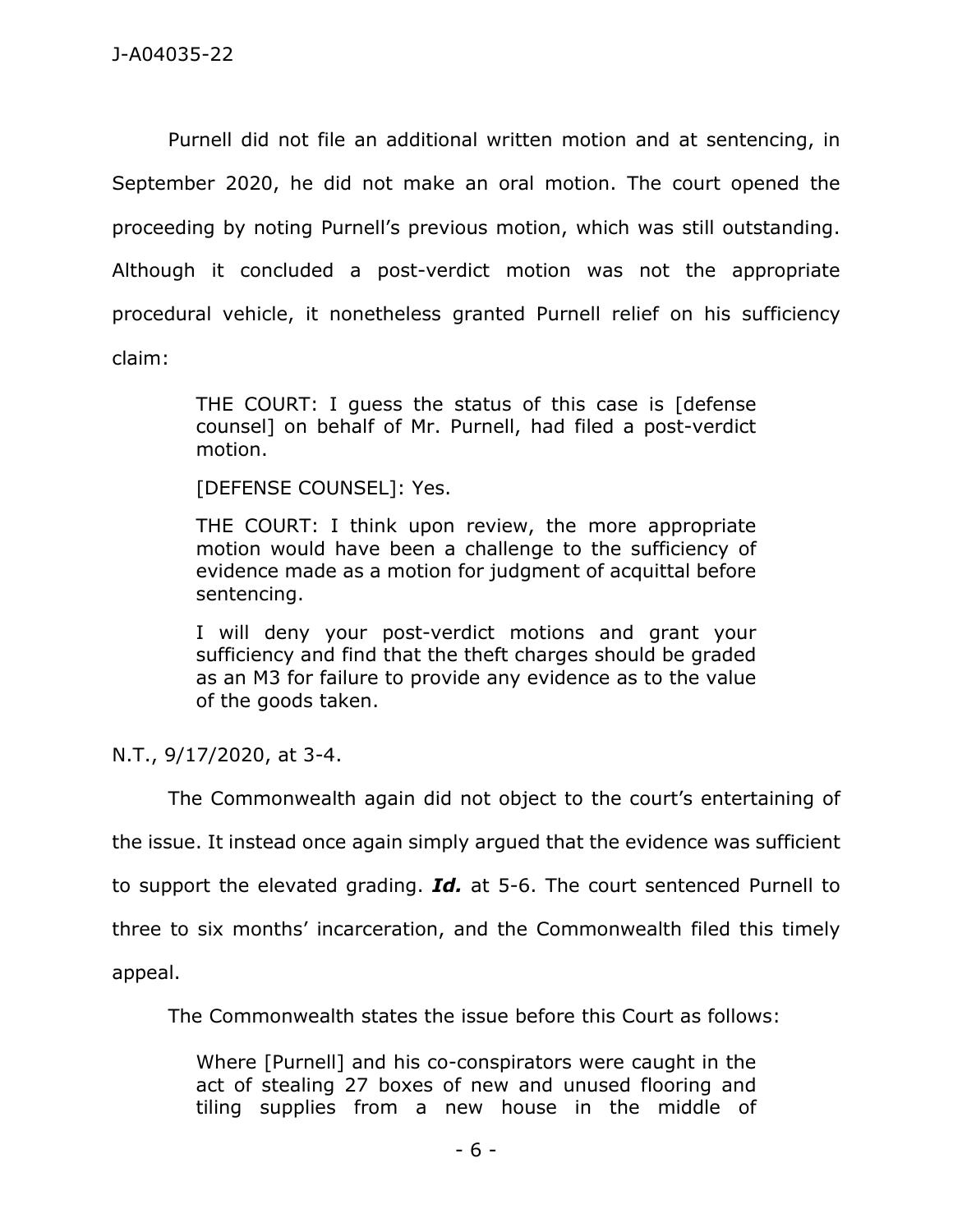construction, did the post-trial court err in failing to consider the evidence in the light most favorable to the Commonwealth as verdict winner, explicitly reweighing the trial evidence, and arresting judgment for defendant's felony convictions by downgrading them to misdemeanors?

Commonwealth's Br. at 4.

The Commonwealth argues that the court improperly arrested judgment and downgraded its own verdicts approximately 10 months after it entered the verdicts. The Commonwealth notes that at the hearing on the post-verdict motion, the court stated the defendants should make a further motion challenging the sufficiency of the evidence, but the defendants did not do so. The Commonwealth claims that, because the defense did not file the suggested motion and the court could not arrest judgment *sua sponte*, the court erred in entering the order.

The Commonwealth further claims the photograph of the van established Purnell stole 27 boxes of new tiling and flooring material. It maintains that a reasonable fact-finder could on that basis conclude the stolen materials were worth more than \$2,000. It contends that, viewed in the light most favorable to the Commonwealth, the evidence was sufficient to sustain the third-degree felony grading and the trial court did not have authority to change its verdict where the original verdict was supported by sufficient evidence.

In addition, the Commonwealth claims the court applied an incorrect legal standard. It argues the court reweighed the evidence and "inaccurately redetermined the quantity of stolen goods." Commonwealth Br. at 13. It notes

- 7 -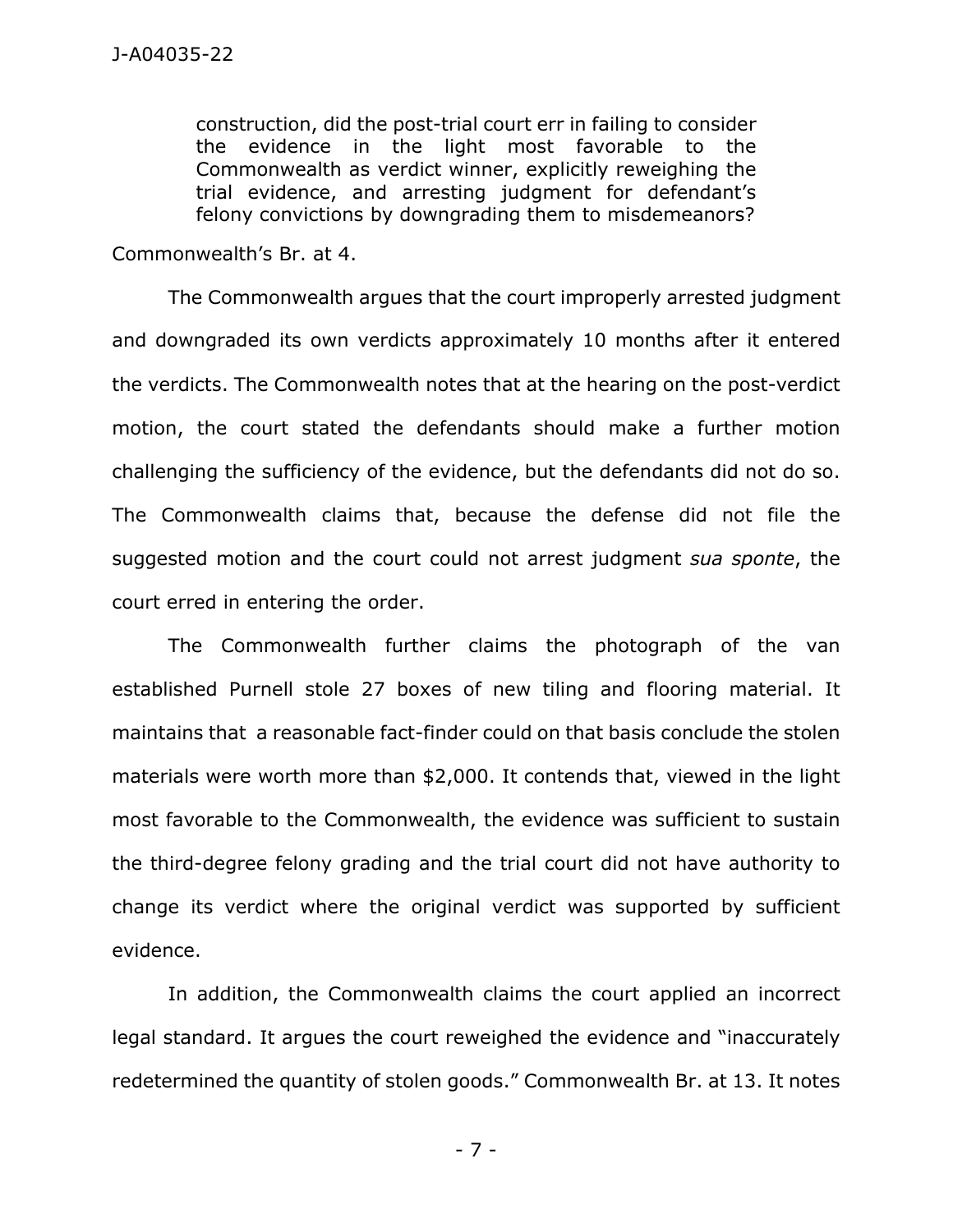J-A04035-22

the Commonwealth does not have to establish the precise value of the materials but must present evidence from which a jury may conclude that the market value was at least the requisite amount. It claims the Commonwealth established Purnell stole 27 boxes of new flooring and tile supplies and no evidence "rebutted the Commonwealth-favorable inference of value of at least over \$2,000." Commonwealth's Br. at 18. It maintains the court entered thirddegree felony guilty verdicts based on the inference and had no authority to reassess the evidence later.<sup>5</sup>

We must first address whether the trial court improperly raised the sufficiency issue on its own motion or granted relief *sua sponte*. On this record, it did not. Purnell filed a post-verdict motion arguing the grading was improper because the evidence did not support it. Whether or not a post-verdict motion was not the proper sort of motion to raise such a challenge, the prosecutor acknowledged that the motion was before the court and explicitly stated she had "no objection" to the court's addressing it. Later, at sentencing, when the court brought up the open motion, the Commonwealth again failed to object to the court considering it and instead argued against it on the merits. Under

<sup>&</sup>lt;sup>5</sup> The Commonwealth also states the court's memory had faded when it reassessed, noting that when defense counsel stated, "[I]t was about two floor boards," the court stated, "Right." Commonwealth's Br. at 20. This exchange occurred at Purnell's co-defendant's sentencing. It was after the court made the finding that the crimes would be graded as third-degree misdemeanors, and was during counsel's statement before sentencing. N.T., 10/6/20, at 6-7. This does not change the fact that, as discussed below, the Commonwealth failed to present any evidence as to the value of the goods to support thirddegree felony convictions.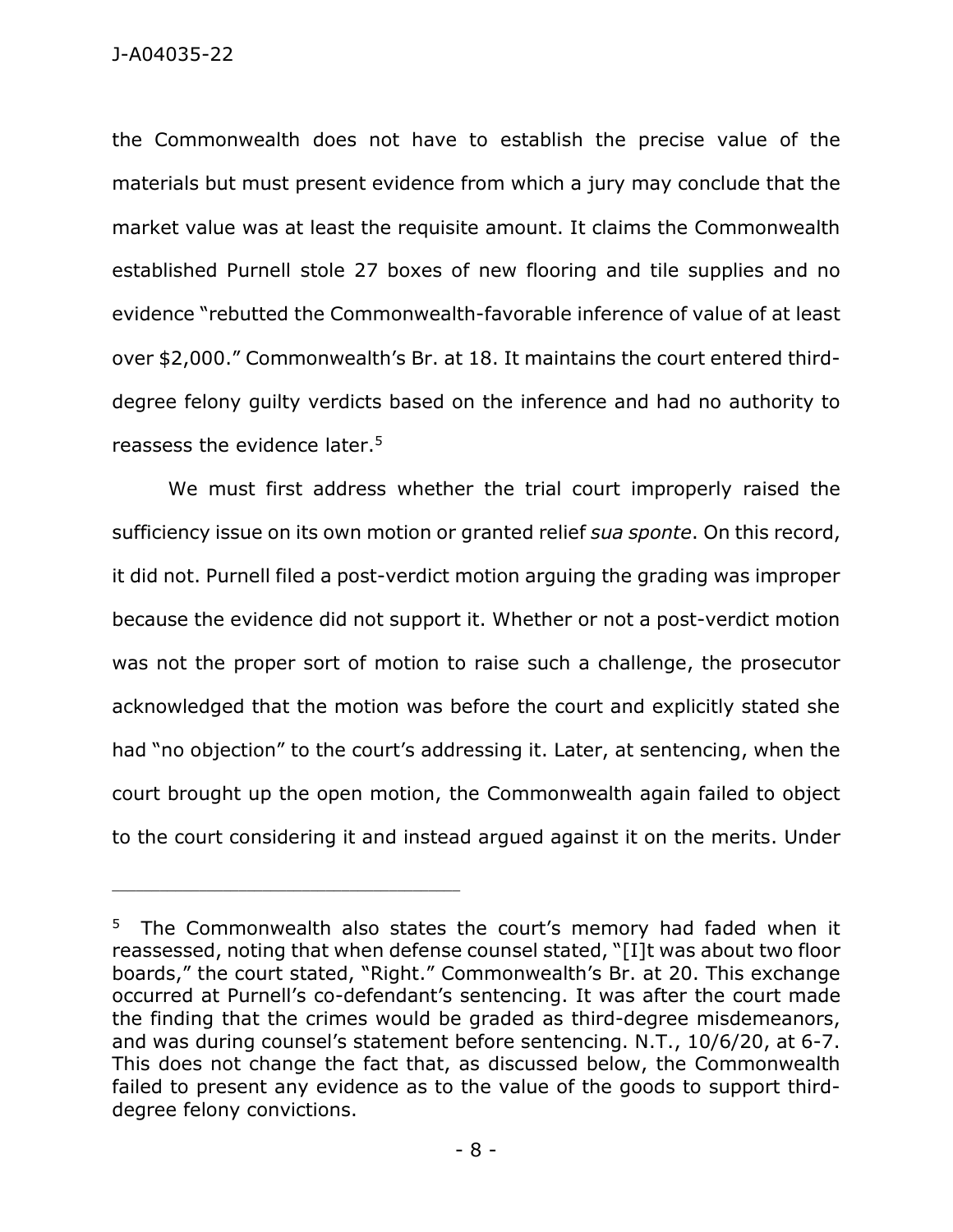these circumstances, the prosecutor's statement of "no objection" waived any claim that the court improperly granted relief on an improper procedural vehicle or was improperly acting *sua sponte*. Moreover, the court simply did not raise the issue itself. As the prosecutor conceded below, the defense placed the question before the court. The court thus permissibly entertained the question on its merits.

It also properly granted Purnell relief. A motion for judgment of acquittal challenges the sufficiency of the evidence and should be granted "only in cases in which the Commonwealth has failed to carry its burden regarding that charge." *Commonwealth v. Foster*, 33 A.3d 632, 635 (Pa.Super. 2011) (citation omitted). When reviewing a challenge to the sufficiency of the evidence, we "must determine whether the evidence admitted at trial, and all reasonable inferences drawn therefrom, when viewed in a light most favorable to the Commonwealth as verdict winner, support the conviction beyond a reasonable doubt." *Commonwealth v. Feliciano*, 67 A.3d 19, 23 (Pa.Super. 2013) (*en banc*) (citation omitted). "[O]ur scope of review is limited to considering the evidence of record, and all reasonable inferences arising therefrom, viewed in the light most favorable to the Commonwealth as the verdict winner." *Commonwealth v. Rushing*, 99 A.3d 416, 420–21 (Pa. 2014). Our standard of review is *de novo*. *Id.*

Purnell challenged the sufficiency of the evidence to support the grading of the offenses. To increase the grading of a theft offense, the Commonwealth must prove the facts essential to establish the heightened grading beyond a

- 9 -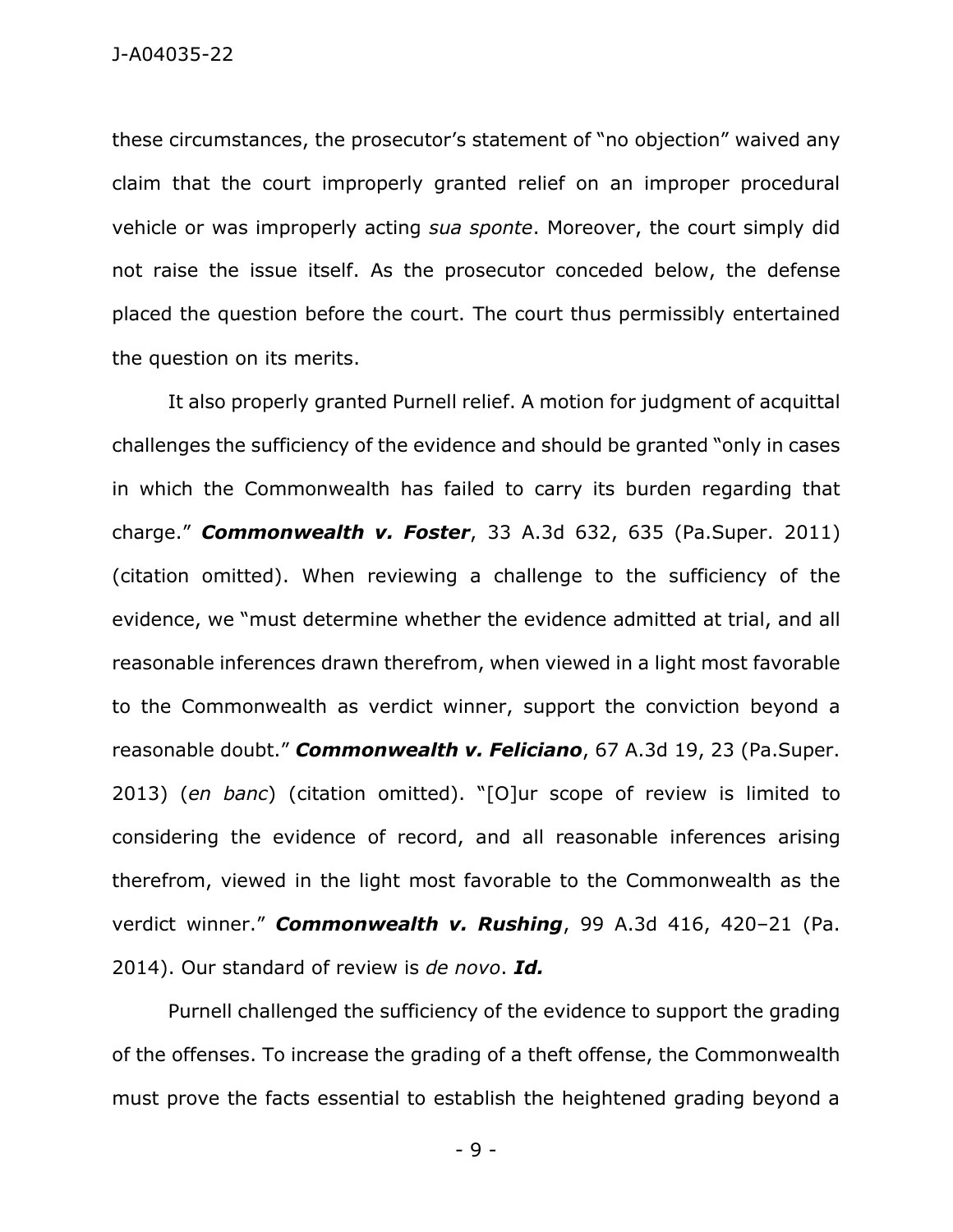reasonable doubt. *See Commonwealth v. Nellom*, 234 A.3d 695, 704

(Pa.Super. 2020). The following applies to the grading of theft offenses:

**(a.1) Felony of the third degree.**--Except as provided in subsection (a) or (a.2), theft constitutes a felony of the third degree if the amount involved exceeds \$2,000 . . . .

. . .

**(b) Other grades.--**Theft not within subsection (a), (a.1) or (a.2), constitutes a misdemeanor of the first degree, except that if the property was not taken from the person or by threat, or in breach of fiduciary obligation, and:

(1) the amount involved was \$50 or more but less than \$200 the offense constitutes a misdemeanor of the second degree; or

(2) the amount involved was less than \$50 the offense constitutes a misdemeanor of the third degree.

18 Pa.C.S.A. § 3903(a.1), (b).

Importantly here, if the value "cannot be satisfactorily ascertained," "the

amount shall be deemed to be less than \$50.00":

## **(c) Valuation.--** . . .

**When the value of property cannot be satisfactorily ascertained pursuant to the standards set forth in paragraphs (1) and (2) of this subsection its value shall be deemed to be an amount less than \$50.** Amounts involved in thefts committed pursuant to one scheme or course of conduct, whether from the same person or several persons, may be aggregated in determining the grade of the offense.

18 Pa.C.S.A. § 3903(c)(3) (emphasis added).

Accordingly, to establish a theft conviction graded as a third-degree

felony, the Commonwealth had to establish the amount involved exceeded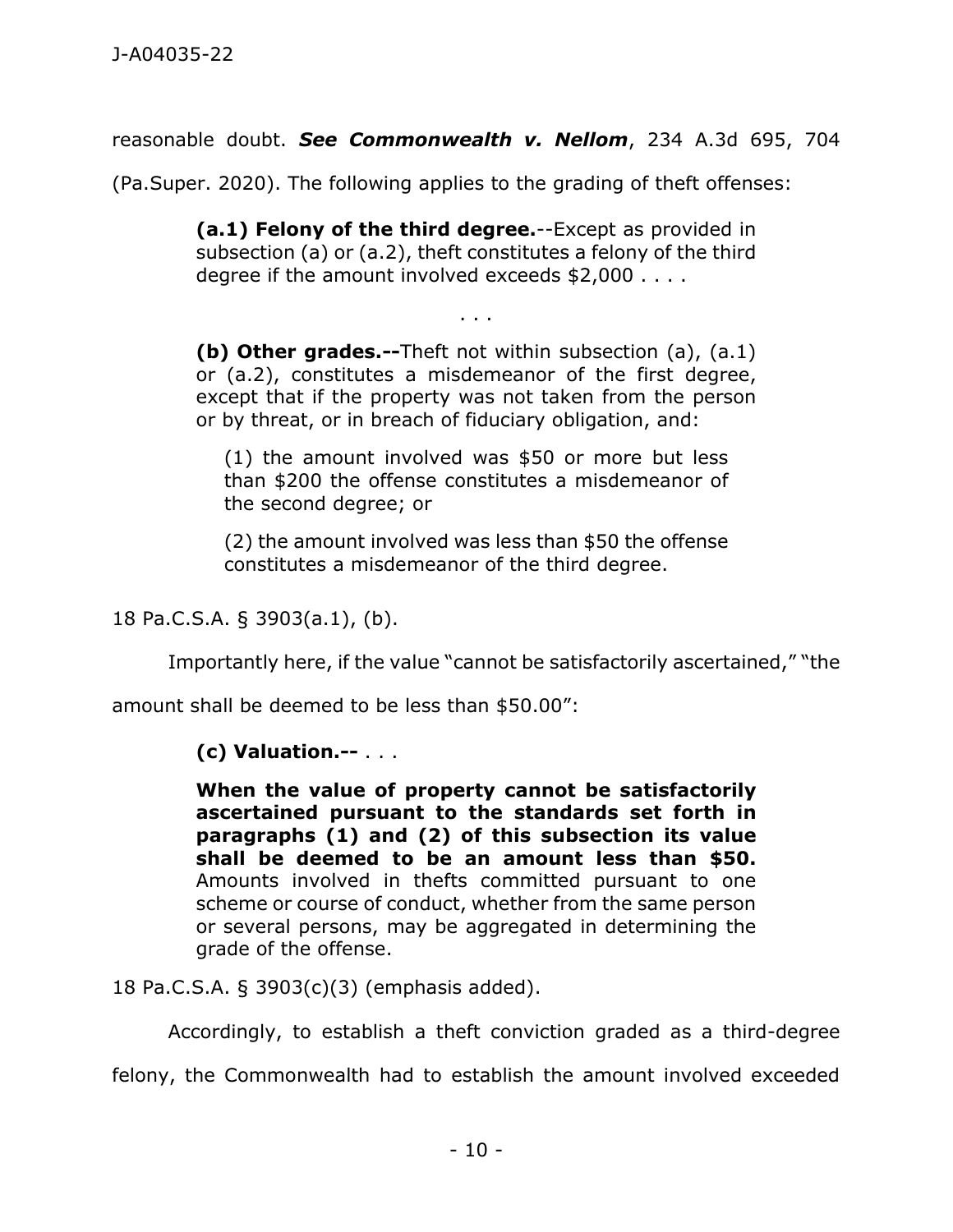\$2,000. *Id.* If the Commonwealth failed to carry its burden to establish value, or the jury found the amount was less than \$50, the conviction was a thirddegree misdemeanor. *Id.*

The Commonwealth claims that the evidence  $-$  a photo of a van with 27 boxes of flooring and tiles – was sufficient to support a finding that the value of the stolen items was more than \$2,000. We cannot agree. The picture was not enough to prove beyond a reasonable doubt that the value of the goods exceeded \$2,000. There was no evidence about how much the complainant paid for the flooring and tiles or even any evidence of typical costs for such items. The cost of each box of flooring and tile is not common knowledge such that an inference exists that 27 boxes would be more than \$2,000. Further, as there was no evidence of the amount, the value "cannot be satisfactorily ascertained" and the amount therefore is deemed to be less than \$50.00.<sup>6</sup> *See Commonwealth v. Goins*, 867 A.2d 526, 529 (Pa.Super. 2004) (downgrading convictions to third-degree misdemeanors where there was no evidence of any valuation of the package and its contents and the only

<sup>6</sup> Thompson testified he paid "Pete" a \$250.00 deposit. The Commonwealth is not arguing that this testimony would support a finding that Purnell committed first-degree misdemeanors. *See* 18 Pa.C.S.A. § 3903(b) ("Theft not within subsection (a), (a.1) or (a.2), constitutes a misdemeanor of the first degree, except that if the property was not taken from the person or by threat, or in breach of fiduciary obligation, and: (1) the amount involved was \$50 or more but less than \$200 the offense constitutes a misdemeanor of the second degree; or (2) the amount involved was less than \$50 the offense constitutes a misdemeanor of the third degree").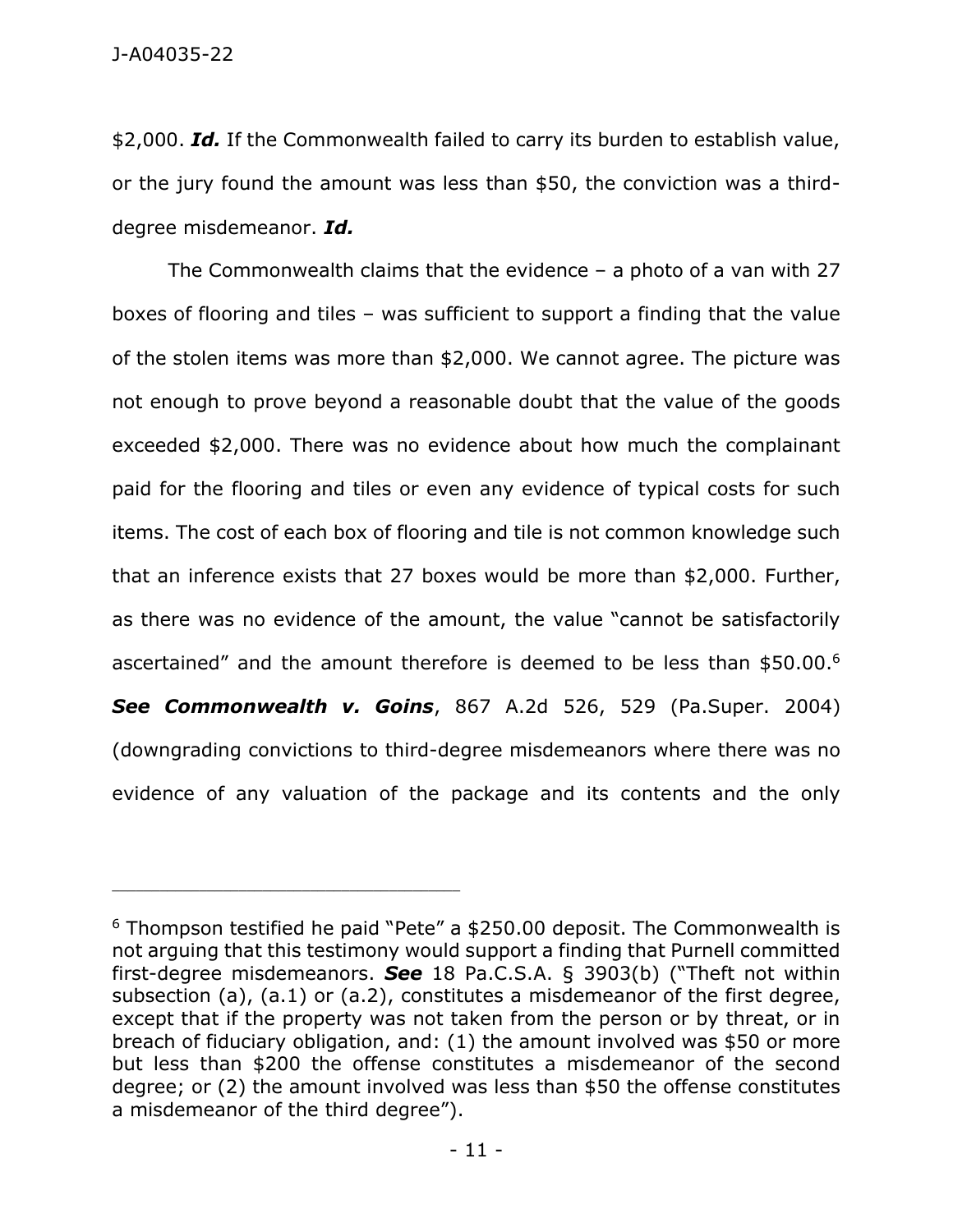evidence was that the package contained a DVD duplicating machine, but did not indicate whether it was new or used or discontinued or discounted).

The cases the Commonwealth cites for the proposition that it only needed to provide enough evidence to infer the items were worth more than \$2,000 are inapposite. Two of the cases it cites were ones in which witnesses provided sufficient testimony for the jury to determine that the value was at least greater than \$50. *See Commonwealth v. Hanes*, 522 A.2d 622, 625- 26 (Pa.Super. 1987) (noting evidence supported a market value greater than \$2,000 where the Commonwealth presented testimony of oral contract prices for the red oak log board feet and veneer grade wood board feet that had been stolen and testimony that an average load contained 3,000 board feet);

*Commonwealth v. Reiss*, 655 A.2d 163, 168 (Pa.Super. 1995) (where testimony valued the computer equipment as many thousands of dollars, it was sufficient to find the value was more than \$50, even if the testimony was regarding the retail value not fair market value). In the other case the Commonwealth cites, the court discussed the Commonwealth's burden but did not base its ruling on the value of the property. *Commonwealth v. Garrett*, 222 A.2d 902, 905 (Pa. 1966) (noting the Commonwealth need not remove all doubt to a mathematical certainty, but not addressing the value of the property and finding the Commonwealth did not prove the defendant participated in the robbery).

Moreover, to the extent *Garrett* states the rule that the Commonwealth need not prove value to a mathematical certainty, that rule is not dispositive

- 12 -